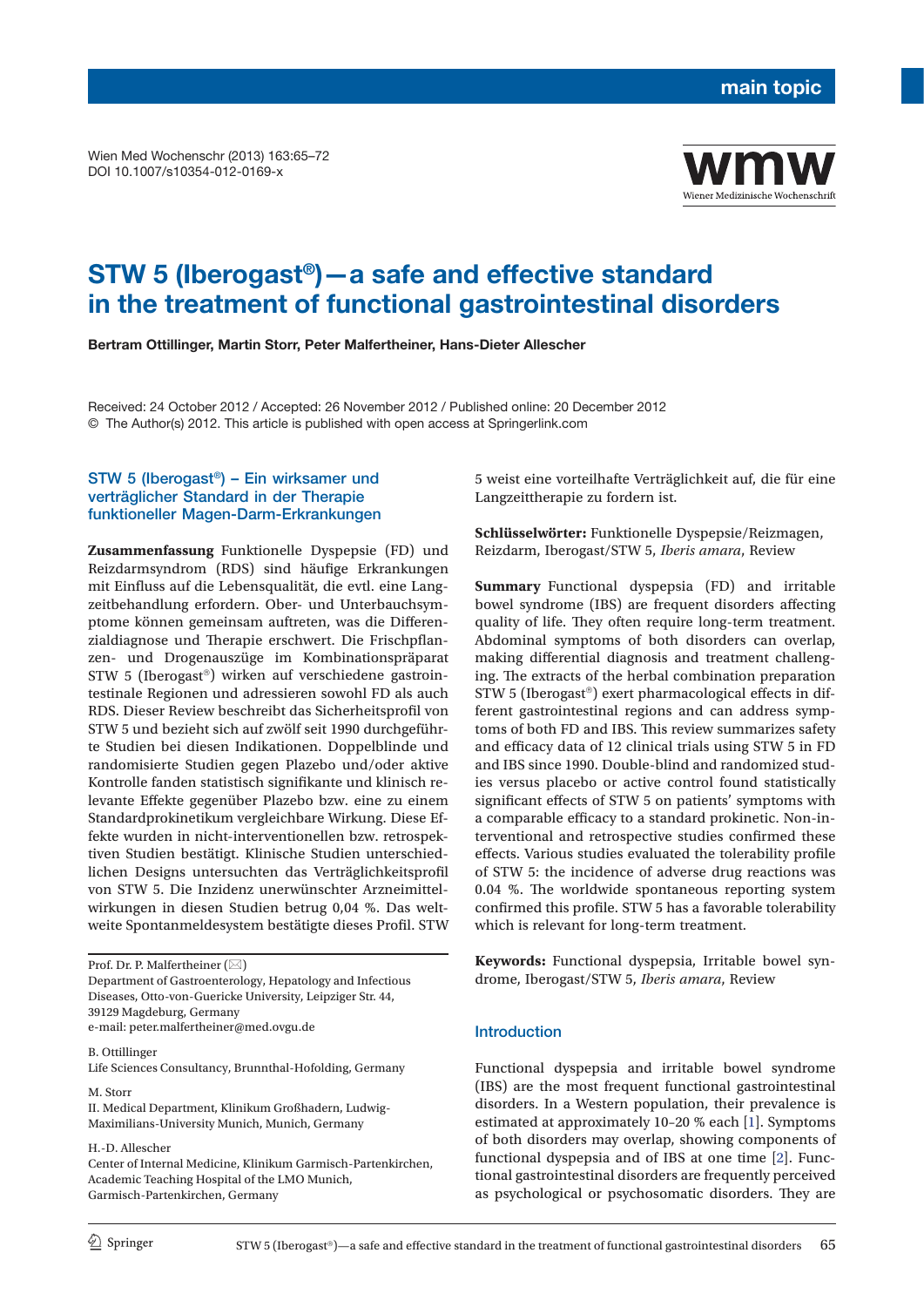# **main topic**



**Fig. 1** Biopsychosocial conceptualization of functional gastrointestinal disorders [\[3\]](#page-6-2)

| <b>Table 1.</b> Diagnostic criteria of functional dyspepsia [5]                                                  |
|------------------------------------------------------------------------------------------------------------------|
| Diagnostic criteria of functional dyspepsia                                                                      |
| 1. One or more of the following:                                                                                 |
| a. Bothersome postprandial fullness                                                                              |
| b. Early satiation                                                                                               |
| c. Epigastric pain                                                                                               |
| d. Epigastric burning                                                                                            |
| 2. No evidence of structural disease (including at upper endoscopy) that is<br>likely to explain the symptoms    |
| The criteria have to be fulfilled for the last 3 months with symptom onset at<br>least 6 months before diagnosis |
|                                                                                                                  |

the box to which patients are allocated, if organic disease is absent. In an attempt to find something "real", patients may undergo unneeded diagnostic approaches [3].

Since 1987, scientists and clinicians have worked on the understanding and classification of functional gastrointestinal disorders and have developed the Rome criteria, which are now applied for diagnosis [\[4\]](#page-6-1). The current Rome III diagnostic criteria classify functional gastrointestinal disorders into several categories according to the regional location of symptoms, the predominant symptoms, and the age. Functional gastrointestinal disorders are currently explained by a biopsychological model, which "allows for symptoms to be both physiologically multi-determined and modifiable by sociocultural and psychosocial influences". In this model, psychosocial factors and physiology are interlinked through the "braingut axis", with the elements influenced by genetic and environmental factors (Fig. 1) [\[3](#page-6-2)]. The Rome III diagnostic criteria for functional dyspepsia and IBS are shown in Tables 1 and 2 [[5](#page-6-3), [6\]](#page-6-4).

The therapy for functional dyspepsia and IBS is multifaceted and includes patient education, dietary recommendations, physical exercise, relaxation, and stress management. If such non-pharmacological measures are not successful, pharmacologic interventions like proton pump inhibitors, prokinetic drugs, antibiotics for the eradication of Helicobacter pylori, if positive, antidiarrhoics, dietary fibers, bulking agents, anticholinergic spasmolytics, tricyclic antidepressants, and herbal drugs are recommended [\[1,](#page-6-0) 2, [7](#page-6-5), [8\]](#page-6-6). With the exception of herbal combination medicines, pharmacological drugs mostly treat only one symptom at a time and thus cannot address overlapping and variable complaints. In addition, side-effects with chronic treatment can be observed.

Functional gastrointestinal disorders are not lifethreatening and in the strict sense of the word also not debilitating diseases. Accordingly, they are not desperate illnesses, which require desperate remedies. However, functional gastrointestinal disorders relevantly reduce the quality of life and often require chronic therapy [\[9\]](#page-6-7). Thus it is important not only to supply effective therapy to patients, but also to focus on the long-term tolerability.

The herbal combination preparation STW 5 (Iberogast®, Steigerwald Arzneimittelwerk GmbH, Darmstadt, Germany) has been comprehensively studied for the treatment of functional gastrointestinal disorders of the upper and lower abdomen. STW 5 contains alcoholic extracts of *Iberis amara totalis recens, Angelicae radix, Cardui mariae fructus, Chelidonii herba, Liquiritiae radix, Matricariae flos, Melissae folium, Carvi fructus* and *Menthae piperitae folium* and has been used for the therapy of functional gastrointestinal disorders for five decades. The extracts exert different proven pharmacological effects on different regions of the gastrointestinal tract and thus address the whole symptom complex of functional dyspepsia syndrome and IBS [\[10\]](#page-6-8). The tolerability of STW 5 was favorable both in clinical studies and in post-marketing use.

This review was performed to evaluate the available clinical data on STW 5 with a focus also on its tolerability profile.

#### Material and methods

We reviewed the following clinical studies and report information on study design, patient characteristics and efficacy and safety outcomes:

- • Six controlled and randomized studies with STW 5, five in functional dyspepsia and one in IBS [[11](#page-7-0)[–16\]](#page-7-1). The studies in functional dyspepsia have also been included in several meta-analyses [17–19].
- • Two post-marketing surveillance studies in various gastrointestinal diseases, including functional dyspepsia and IBS, and one retrospective cohort study in functional dyspepsia [20–22].
- Two retrospective surveillance studies and one noninterventional study in children with gastrointestinal complaints, including functional dyspepsia and IBS [23–25].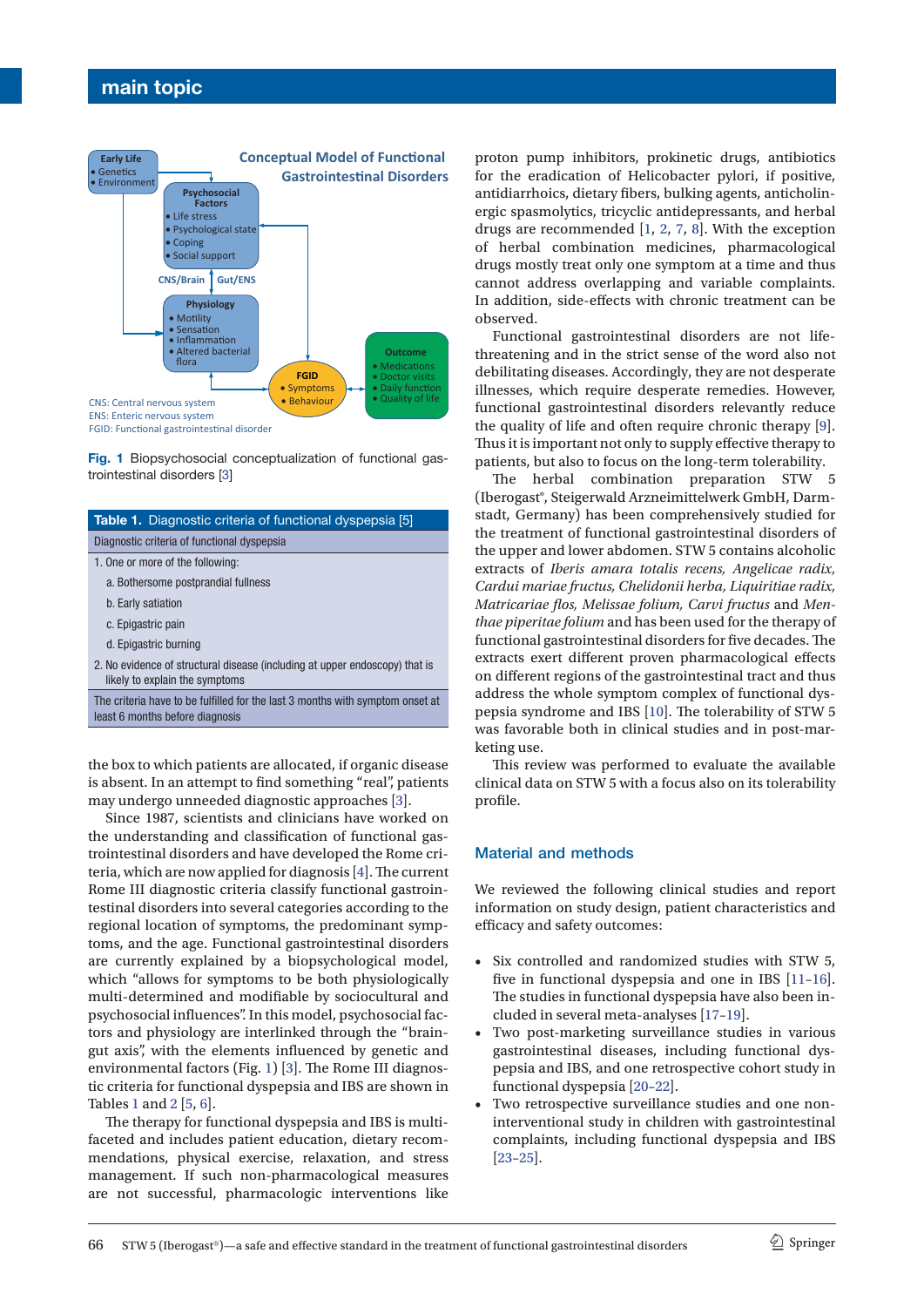| Table 2. Diagnostic criteria of irritable bowel syndrome [6]                                                                                                                               |
|--------------------------------------------------------------------------------------------------------------------------------------------------------------------------------------------|
| Diagnostic criteria of irritable bowel syndrome                                                                                                                                            |
| Recurrent abdominal pain or discomfort <sup>a</sup> at least 3 days per month in the<br>last 3 months associated with two or more of the following:                                        |
| 1. Improvement with defecation                                                                                                                                                             |
| 2. Onset associated with a change in frequency of stool                                                                                                                                    |
| 3. Onset associated with a change in form (appearance) of stool                                                                                                                            |
| Supportive symptoms that are not part of the diagnostic criteria include                                                                                                                   |
| 1. Abnormal stool frequency ( $\leq$ 3 bowel movements per week or $>$ 3 bowel<br>movements per day)                                                                                       |
| 2. Abnormal stool form (lumpy/hard stool or loose/watery stool)                                                                                                                            |
| 3. Defecation straining                                                                                                                                                                    |
| 4. Urgency                                                                                                                                                                                 |
| 5. Feeling of incomplete bowel movement, passing mucus, bloating                                                                                                                           |
| a Discomfort means an uncomfortable sensation not described as pain. The<br>criteria have to be fulfilled for the last 3 months with symptom onset at<br>least 6 months prior to diagnosis |
|                                                                                                                                                                                            |

Interventional studies had been reviewed by the appropriate ethics committee and were performed in accordance with the ethical standards laid down in the Declaration of Helsinki. All patients gave their informed consent prior to their inclusion in the studies. Eleven older studies with STW 5 performed before 1990, when the first European GCP guideline was adopted, were not taken into account.

## **Results**

The characteristics of the studies are tabulated in Table 3. Overall, 413 patients were treated with STW 5 in randomized controlled studies, about 5,795 patients in prospective non-interventional studies, and more than 40,000 children in retrospective database surveillances.

#### *Comparative clinical studies*

### Functional dyspepsia

Four clinical studies evaluated STW 5 versus placebo and one study tested the non-inferiority of STW 5 to the prokinetic drug cisapride. A panel of gastroenterological experts participated in planning the studies and developed the primary efficacy criterion, the gastrointestinal symptom score (GIS). This score is a summary score consisting of ten gastrointestinal symptoms, which are evaluated on five-point Likert scales. The GIS was validated and is sensitive, responsive, and specific for functional dyspepsia [26]. All studies had a similar design.

Von Arnim et al. [[11,](#page-7-0) 27] performed a randomized, double-blind, placebo-controlled study, which included 315 patients with functional dyspepsia diagnosed according to the Rome II criteria. After a washout of 7 days, the patients were randomized to an 8 weeks treatment period with either STW 5  $3 \times 20$  drops/day or placebo. Patients ere followed up for 6 months. The primary endpoint was e change of the GIS over the treatment period. The GIS iproved in both groups (see Fig. 2). After 4 and 8 weeks treatment, the improvement was significantly higher in e STW 5 group compared to placebo and the difference etween the two groups was clinically relevant. Investitors' and patients' global assessments confirmed the significant superiority of STW 5. On average, patients eated with STW 5 remained recurrence-free longer an patients who had received placebo. Though in the ry good and good categories of tolerability assessments patients, there was a slight imbalance in favor of plabo, the overall tolerability of STW 5 and placebo were mparable (see Fig. 3). No clinically relevant changes laboratory or vital parameters and no serious adverse ents occurred. The proportion of patients with docuented adverse events was practically identical in both eatment groups. Five patients reported seven adverse events, in which a causal relationship to STW 5 could not be excluded (abdominal pain, pruritus, sore throat, alopecia, hypersensitivity, hypertension, gastrointestinal pain).

The other three studies in patients with functional dyspepsia comparing STW 5 to placebo showed basically similar results, i.e. a statistically significant and clinically relevant superiority of STW 5 versus placebo as determined by the GIS and an almost identical proportion of patients with adverse events in both treatment groups. Adverse events at least possibly related to STW 5 reported in these studies were esophagitis, bronchitis, diarrhea, nausea, stomatitis, and abdominal pain [[12](#page-7-2)–[14](#page-7-3)].

One of the studies examined gastric emptying as secondary parameter with the help of the 13C octanoic acid breath test for the assessment of the gastric half-emptying time [\[14\]](#page-7-3). The findings from this study suggested that the clinical effects of STW 5 were not simply mediated by accelerating gastric emptying, but by more complex processes, reflecting the multi-faceted pharmacological profile of the drug.

The studies of STW 5 versus placebo with patients suffering from functional dyspepsia were sufficiently comparable in design to be submitted to several metaanalyses [17–19]. These meta-analyses detected a significant efficacy of STW 5. The latest and largest included 637 patients and found a standardized mean difference of −1.1, indicating a large and clinically relevant effect  $(p=0.0005)$ , although there was statistically significant heterogeneity between studies [19].

One clinical trial compared STW 5 to the prokinetic drug cisapride  $3 \times 20$  mg/day [[15](#page-7-4)]. To ensure doubleblind conditions, this study used a double dummy design. One-hundred eighty-six patients with functional dyspepsia of the dysmotility type were enrolled and received STW 5, cisapride, or a research compound for 4 weeks after a 1-week washout phase. Patients were followed up for 6 months. Like in the placebo-controlled studies, the primary endpoint was the change of the GIS during the treatment period. During treatment, the GIS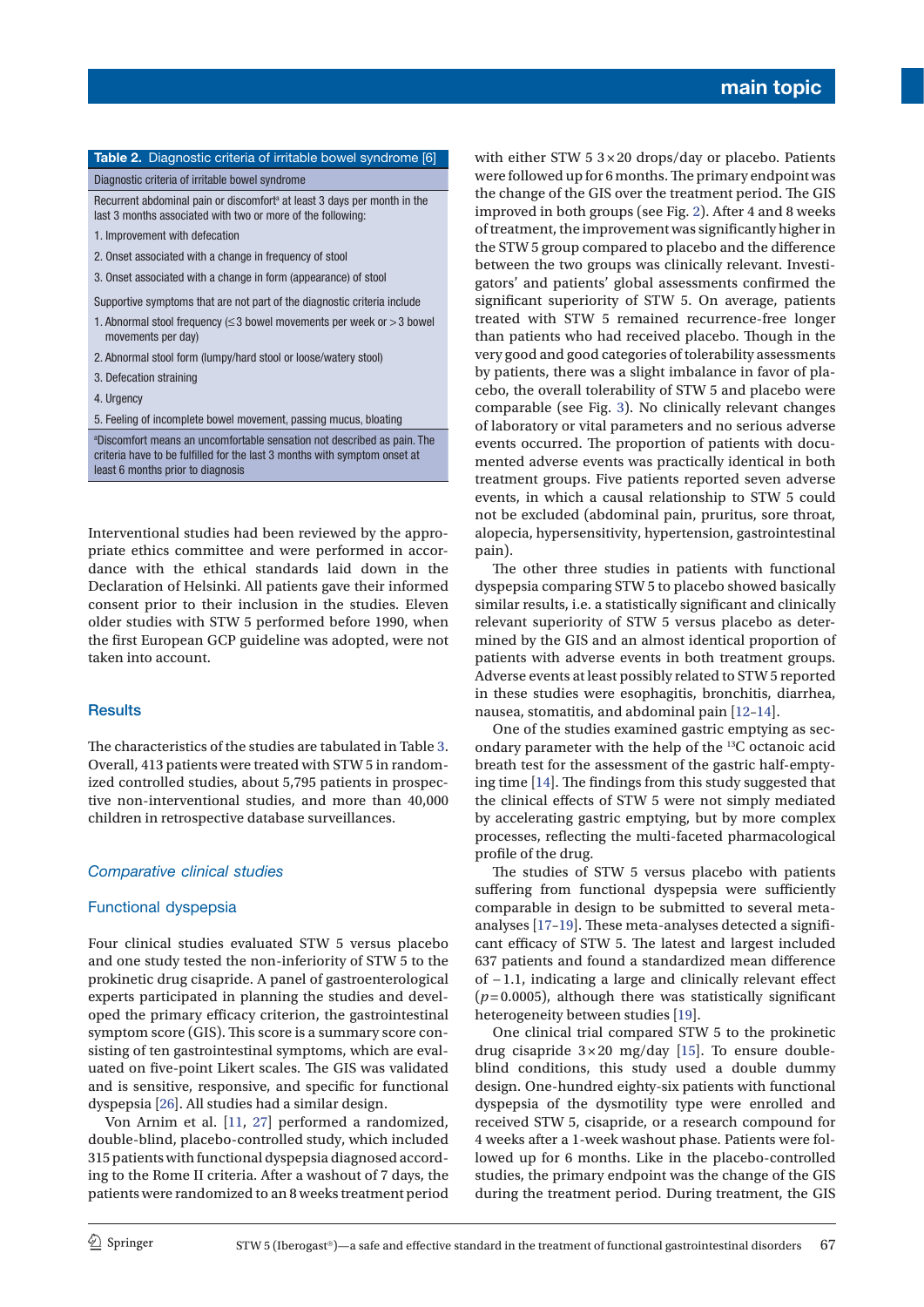# **main topic**

| was adopted                          |                                                    |                                            |                             |                                            |                                                                                                               |  |
|--------------------------------------|----------------------------------------------------|--------------------------------------------|-----------------------------|--------------------------------------------|---------------------------------------------------------------------------------------------------------------|--|
| First author/year/ref.               | Reference drug/s                                   | Study design                               | Therapy phase/follow-up     | Patients total/indication                  | (Co-)Primary efficacy<br>endpoint/s                                                                           |  |
| Buchert [12]<br>Placebo, herbal      | Multi-centre, double-                              | 2 weeks washout                            | 243                         | Change of GIS, change of<br>pain profile   |                                                                                                               |  |
|                                      | research compound<br>blind, randomized             |                                            | 4 weeks treatment           |                                            | <b>Functional dyspepsia</b>                                                                                   |  |
| Madisch [13]                         | Placebo, herbal                                    | Multi-centre, double-<br>blind, randomized | 1-week washout              | 60                                         | <b>Change of GIS</b>                                                                                          |  |
|                                      | research compound                                  |                                            | 4 weeks treatment           | Functional dyspepsia                       |                                                                                                               |  |
| Rösch [15]                           | Placebo, herbal<br>research compound,<br>Cisapride | Multi-centre, double-<br>blind, randomized | 1-week washout              | 183                                        | <b>Change of GIS</b>                                                                                          |  |
|                                      |                                                    |                                            | 4 weeks treatment           | <b>Functional dyspepsia</b>                |                                                                                                               |  |
|                                      |                                                    |                                            | 6 months follow-up          | (dysmotility type)                         |                                                                                                               |  |
| von Arnim [11]                       | Placebo                                            | Multi-centre, double-<br>blind, randomized | 1-week washout              | 308                                        | <b>Change of GIS</b>                                                                                          |  |
|                                      |                                                    |                                            | 8 weeks treatment           | <b>Functional dyspepsia</b>                |                                                                                                               |  |
|                                      |                                                    |                                            | 6 months follow-up          |                                            |                                                                                                               |  |
| Braden [14]                          | Placebo                                            | Multi-centre, double-                      | 1-week washout              | 103                                        | Change of GIS, second-<br>ary: gastric half-emptying<br>time via <sup>13</sup> C-octanoic acid<br>breath test |  |
|                                      |                                                    | blind, randomized                          | 4 weeks treatment           | Functional dyspepsia                       |                                                                                                               |  |
| Madisch [16]                         | Placebo, two herbal<br>research compounds          | Multi-centre, double-<br>blind, randomized | 1-week washout              | 208                                        | Change of abdominal<br>symptom profile, change of<br>abdominal pain profile                                   |  |
|                                      |                                                    |                                            | 4 weeks treatment           | Irritable bowel syndrome                   |                                                                                                               |  |
| Sassin [20]                          |                                                    | Non-interventional study                   | Up to 4 week                | 2,267                                      | Global effectiveness and<br>tolerability (physicians,<br>patients)                                            |  |
|                                      |                                                    |                                            |                             | Functional dyspepsia                       |                                                                                                               |  |
| Klein-Galczinsky [21]                |                                                    | Non-interventional study                   | Up to 4 week                | 2,548                                      | Global effectiveness and<br>tolerability (physicians,<br>patients)                                            |  |
|                                      |                                                    |                                            |                             | Irritable bowel syndrome                   |                                                                                                               |  |
| Raedsch [22]                         | Metoclopramide<br>Retrospective cohort             | Not applicable                             | 961                         | Change of GIS                              |                                                                                                               |  |
|                                      |                                                    | study                                      |                             | Functional dyspepsia                       |                                                                                                               |  |
| Leichtle [24]                        |                                                    | Retrospective database<br>surveillance     | Not applicable              | 40,961 children<br>$\leq$ 12 year          | Global effectiveness and<br>tolerability (physicians)                                                         |  |
|                                      |                                                    |                                            |                             | Gastrointestinal com-<br>plaints           |                                                                                                               |  |
| Gundermann [23]                      |                                                    | Retrospective database<br>surveillance     | Not applicable              | 2,350 children $\leq$ 12 year              | Global effectiveness and<br>tolerability (physicians)                                                         |  |
|                                      |                                                    |                                            |                             | Gastrointestinal com-<br>plaints           |                                                                                                               |  |
| Vinson [25]                          |                                                    | Non-interventional study                   | Approx. 1-week<br>treatment | 980 children 3-14 year                     | <b>Change of GIS</b>                                                                                          |  |
|                                      |                                                    |                                            |                             | Functional gastrointesti-<br>nal disorders |                                                                                                               |  |
| GIS gastrointestinal symptom profile |                                                    |                                            |                             |                                            |                                                                                                               |  |

**Table 3.** Characteristics of studies with STW 5, which were performed since 1990, when the first European GCP guideline

baseline scores of 14.3–14.5 points, the GIS decreased to 2.3 points in the STW 5 group and to 3.5 in the cisapride group, showing a numerical superiority of STW 5 and a statistically confirmed non-inferiority to cisapride (see Fig. 4). Patients, who were symptom-free after treatment, were evaluated for recurrence during the 6-month follow-up period. There were no significant differences between the groups in this parameter. A further secondary endpoint, the efficacy assessments by investigators and patients, again showed comparable results for STW 5 and cisapride. The tolerability of STW 5 was assessed as being very good or good by more than 93 % of investigators and patients; in the cisapride group, this proportion was between 81 and 91 %. More patients reported adverse events in the cisapride group (33 %) compared to

decreased significantly in both groups: from comparable

the STW 5 group (21 %). Two adverse events in the STW 5 group were classified as having a probable causal relation relationship to the study medication (abdominal cramps; dizziness and nausea), whereas in the cisapride group one such adverse event was reported (diarrhea).

#### **IBS**

One randomized, double-blind, and placebo-controlled clinical study analyzed the efficacy and safety of STW 5 in IBS [16]. As one primary efficacy endpoint, the study used an abdominal symptom score developed by a gastroenterological expert panel, which included eight IBSspecific symptoms evaluated on four-point Likert scale. Two-hundred and eight patients underwent a 1-week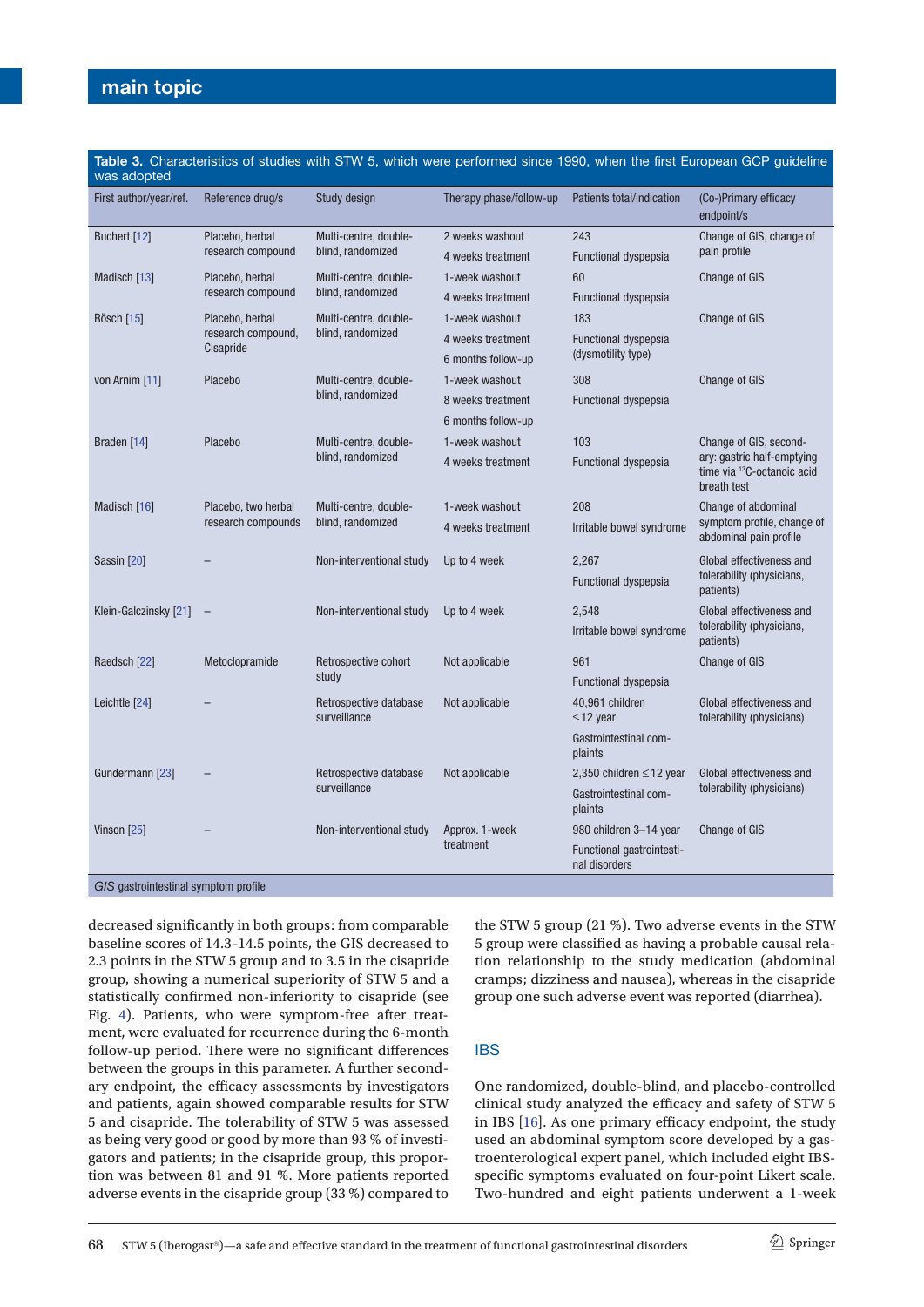

**Fig. 2** Gastrointestinal Symptom Profile of STW 5 (Iberogast®) in comparison to placebo in patients with functional dyspepsia [[11](#page-7-0)]



**Fig. 3** Patients' tolerability assessment of STW 5 (Iberogast®) in comparison to placebo in patients with functional dyspepsia [\[11](#page-7-0)]

washout phase and were then randomized to STW 5, two research compounds, or placebo for 4 weeks. STW 5 reduced the IBS symptom score by 1.5 points more than placebo, a clinically relevant superiority that was also statistically significant (*p* < 0.0004). The co-primary endpoint abdominal pain, evaluated on four-point Likert scales for the four abdominal quadrants, showed comparable results and again a statistically significant superiority of STW 5 versus placebo. The tolerability as assessed by investigators was generally 'very good' or 'good' (STW 5: 98 %; placebo: 89 %), with no essential differences to patients' assessments. There was one adverse drug reaction in the STW 5 group (constipation). No serious adverse events were reported and blood chemistry before and after treatment showed no clinically relevant variations.



**Fig. 4** Gastrointestinal Symptom Profile of STW 5 (Iberogast®) in comparison to cisapride in patients with functional dyspepsia [15]

#### *Observational studies*

Two non-interventional studies with a comparable design enrolled patients with functional dyspepsia (*n*=2267) or IBS (*n*=2548) [20, 21]. In both studies, patients received STW 5 for up to 4 weeks. In functional dyspepsia, 27 % of patients discontinued therapy after 1 week for freedom of symptoms. The GIS sum score decreased on average by 78 %. In IBS, the single symptoms of the abdominal sum score decreased by 65-80 % each. Approximately 80 % of physicians and patients assessed the effectiveness of STW 5 as very good or good. There were no adverse drug reactions to or interactions with STW 5 documented in these studies.

A retrospective cohort study analyzed 961 patients, who had received STW 5 or metoclopramide in the recommended dose for functional dyspepsia [22]. The primary endpoint of this analysis was the improvement of GIS, outcome parameters included the number of symptom-reef patients after therapy and the duration of inability to work. There were significantly more symptom-free patients after therapy with STW 5 compared to metoclopramide (72 versus 63 %; p < 0.05). Furthermore, the duration of inability to work was significantly shorter under STW 5 than under metoclopramide (median 1 day versus 3 days; *p* < 0.001). There were no adverse drug reactions to STW 5, but five patients receiving metoclopramide reported vertigo and dizziness. In line with these results, 90 % of physicians rated the tolerability of STW 5 as very good, compared to 71 % for metoclopramide.

## Studies in children

Two retrospective database surveillance studies collected data on the use of STW 5 in children up to 12 years of age with gastrointestinal complaints including functional dyspepsia and irritable bowel disease. The studies documented 40,961 and 2,350 patients, respectively, and both studies used a four-point Likert scale for an assess-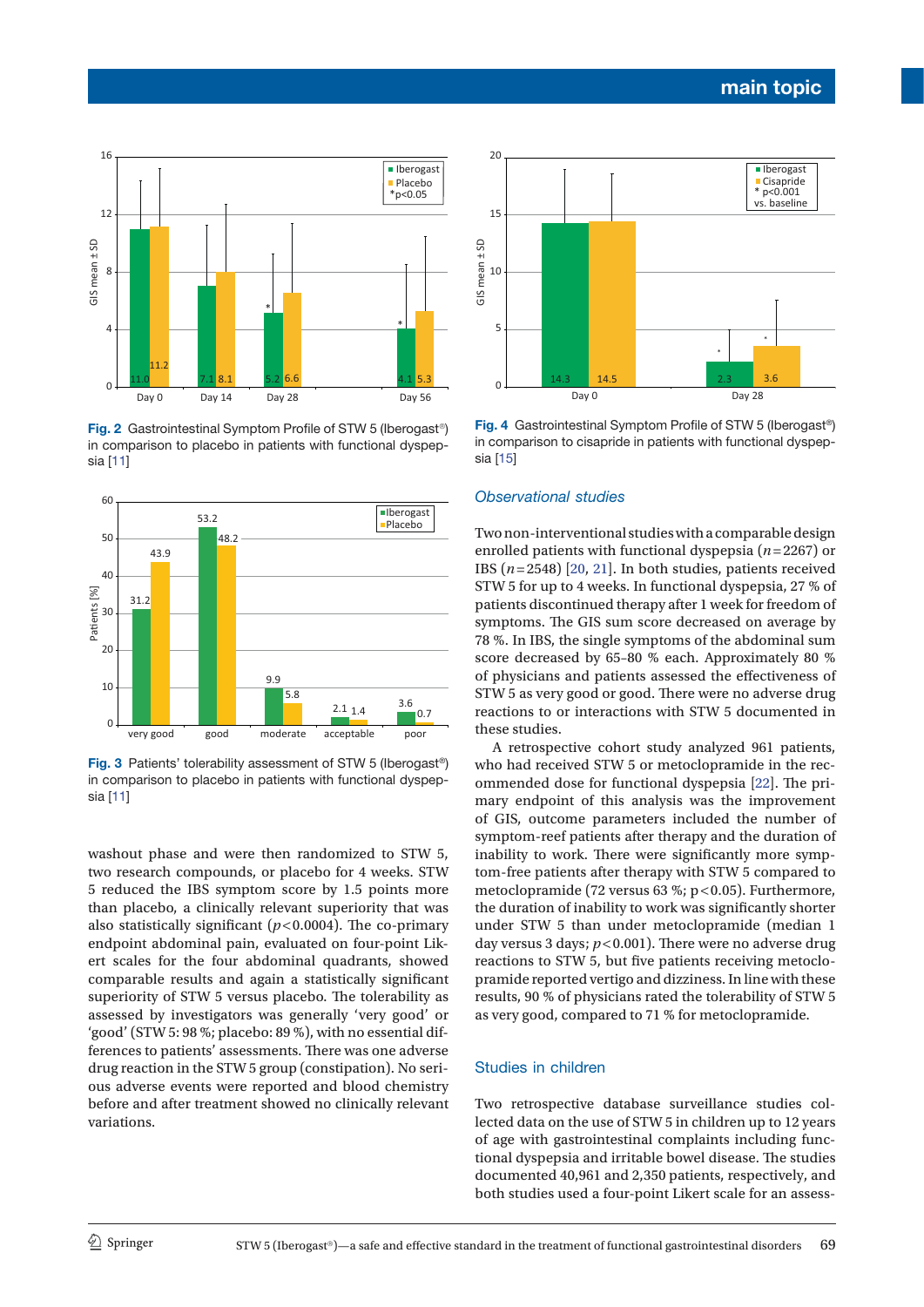| <b>Table 4.</b> Adverse drug reactions to STW 5 in clinical and observational studies |                                        |  |  |  |  |  |
|---------------------------------------------------------------------------------------|----------------------------------------|--|--|--|--|--|
|                                                                                       | No. of adverse drug reactions to STW 5 |  |  |  |  |  |
| 413                                                                                   | 15                                     |  |  |  |  |  |
| 4,815                                                                                 | $\Omega$                               |  |  |  |  |  |
| 490                                                                                   | $\theta$                               |  |  |  |  |  |
| 43.311                                                                                | 0                                      |  |  |  |  |  |
| 980                                                                                   | 6                                      |  |  |  |  |  |
| 50.009                                                                                | 21                                     |  |  |  |  |  |
|                                                                                       |                                        |  |  |  |  |  |
|                                                                                       | No. of patients treated with STW 5     |  |  |  |  |  |

ment of efficacy [23, 24]. The physicians judged effectiveness to be very good or good in 88 and 96 % of patients,

respectively. Both studies did not detect adverse drug

reactions to or interactions with STW 5. A more recent non-interventional study included 980 children (age 3–14 years) with functional gastrointestinal disorders preferably diagnosed by the Rome III criteria and eligible to treatment with STW 5 [25]. Patients were followed for approximately 1 week. The GIS, extended by four lower abdominal symptoms, served as primary endpoint for clinical effectiveness. Most patients were treated for IBS (43 %) or functional dyspepsia syndrome (26 %). The symptom score decreased by 76 % during the treatment period. The decrease in symptoms was similar for the different age groups, genders, and indications. Patients with a shorter duration of complaints had a lower score at study end  $(p<0.0001)$ . The global treatment effect was assessed as good or very good by 87–89 % of patients/parents and physicians. Physicians rated the global tolerability as very good or good for 95 % of the patients. Adverse events assessed as probably or possibly related to STW 5 were nausea, abdominal pain, increased gastrointestinal complaints, and vomiting. One patient experienced skin rash following the concomitant application of penicillin. These events were non-serious.

## *Safety overview*

The safety profile of STW 5 was extensively evaluated in pre-clinical and in controlled and non-interventional or retrospective clinical studies. Pre-clinical evaluations included acute, subchronic, and chronic toxicity, with a specific focus on hepatotoxicity, reproductive toxicity, fertility, embryo- and fetotoxicity, mutagenicity, and cytotoxicity and showed no indications of safety signals relevant for human use [[10,](#page-6-8) 28].

Table 4 shows the number of adverse events observed in the controlled and non-interventional or retrospective clinical studies reviewed above, in which the investigators considered a causal relationship to STW 5 as at least possible (i.e. the adverse events classified as adverse drug reactions). The incidence was 0.04 % and the adverse drug reactions documented were (in alphabetical order) abdominal cramps, abdominal pain, alopecia, bronchi-

tis, constipation, diarrhea, dizziness, gastrointestinal complaints increased, gastrointestinal pain, hypersensitivity, hypertension, nausea, esophagitis, pruritus, skin rash, sore throat, stomatitis, and vomiting. No serious adverse drug reactions occurred and the studies also found no clinically relevant deviations of laboratory values. STW 5 was well tolerated in the populations examined, independent of concomitant diseases and without drug interactions.

In addition to the clinical or observational studies included in Table 4, the spontaneous reporting system in Germany and worldwide elicited a comparatively very small number of adverse events assessed as possessing a possible or probable causal relationship to STW 5 (*n*=111), given that the exposed cohort is estimated at more than 25 million patients since the market launch of STW 5 over 50 years ago. The summary of product characteristics of STW 5 complements this information by specifying that hypersensitivity reactions may occur very rarely and may take the form of pruritus, dyspnea, or skin reactions in pre-disposed patients [28].

#### **Discussion**

On one hand, there is a widespread perception of herbal remedies as being only mild and moderately effective or not evidence based at all. On the other hand, some of the pharmacologically most active—and toxic—drugs are or have been derived from plants, among them aspirin, digitalis, colchicine, and the taxanes. Accordingly, in Europe herbal drugs have to meet regulatory requirements comparable to chemical or biopharmaceutical drugs. This means that they are required to undergo preclinical and clinical studies showing their safety and efficacy, before they are allowed to be sold or to remain on the markets. Under certain conditions, herbal medicines lacking a sufficiently scientific basis and evidence of efficacy may be marketed as traditionally used medicines [29]. It should furthermore be considered that efficacy is not identical to effectiveness. Roughly speaking, effectiveness describes an improvement of symptoms over time, whereas efficacy describes the course of symptoms in comparison to an active control or to a placebo group. Efficacy is thus effectiveness 'cleaned' of confounding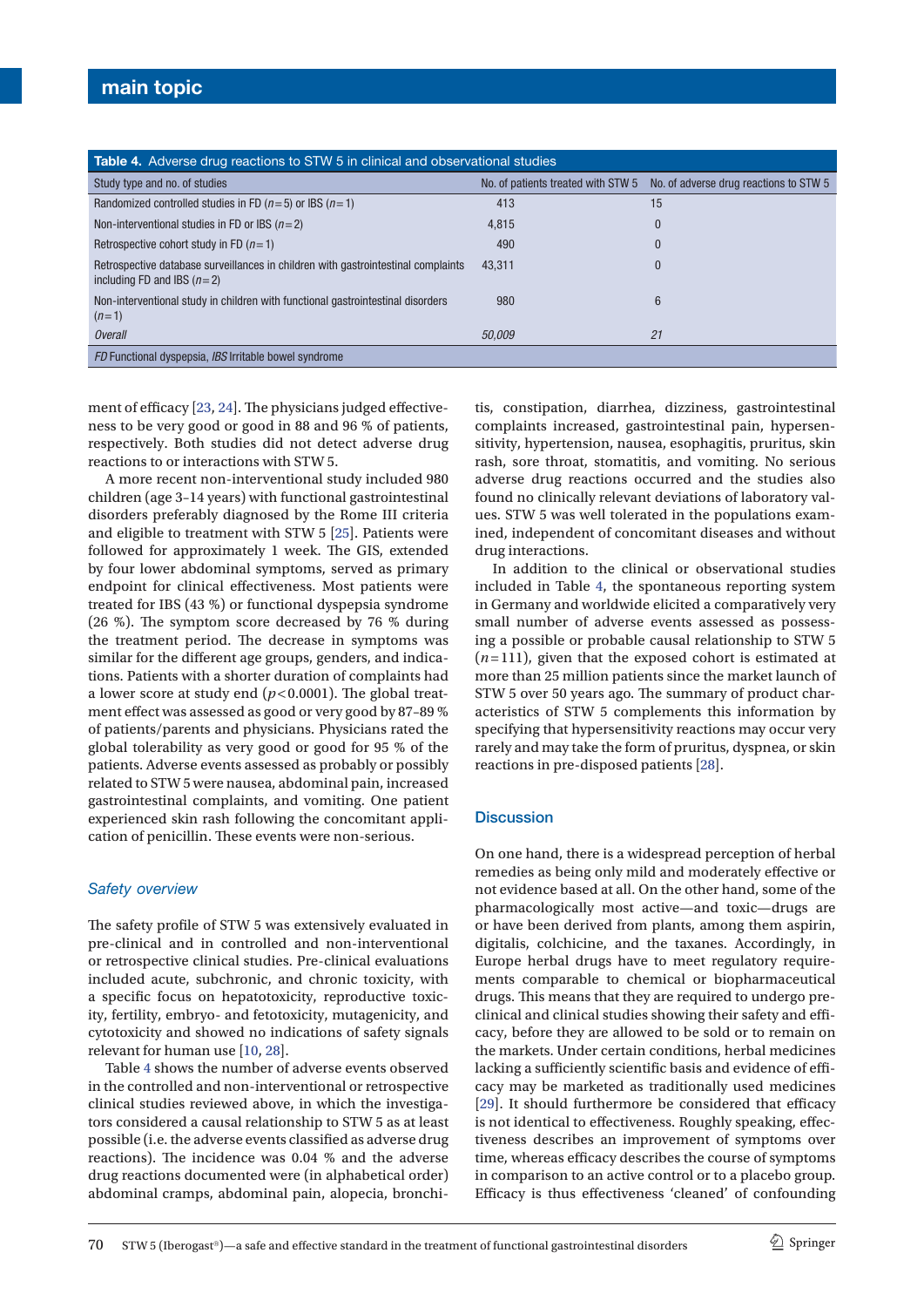effects like the natural course of the disease or placebo effects.

Treatment of functional gastrointestinal disorders remains a major challenge as pathomechanisms are complex. Thus, a multi-target approach is likely to be more successful than a drug directed to an individual target [30]. STW 5 as an herbal combination preparation with individually active components [31] has not only shown its effectiveness in improving symptoms over time in non-interventional studies as well as in retrospective database surveillances. It also passed the higher hurdle of proving its efficacy in studies versus placebo and cisapride as an active control. The efficacy observed was clinically relevant, as indicated by the effect size versus placebo as well as by an overall similar and even numerically superior effect when compared to cisapride.

The prokinetic cisapride was a standard for the treatment of functional (upper) gastrointestinal disorders before its withdrawal from most markets for safety reasons, namely, a prolongation of the QT time and resulting cardiac arrhythmia. Two other drugs of this class, domperidone and metoclopramide, have recently undergone labeling changes or are currently under review by the European Medicines Agency due to neurological and/or cardiovascular events [32, 33]. Other drugs for treating functional gastrointestinal disorders currently recommended in guidelines are proton pump inhibitors, antidiarrhoics, anticholinergic spasmolytics, tricyclic antidepressants, and herbal drugs [\[1](#page-6-0), 2, [7](#page-6-5), [8](#page-6-6)]. All possess specific tolerability issues which have to be evaluated and considered when selecting a suitable therapy for patients. Proton pump inhibitors tend to be over utilized. They have been associated with rebound acid hypersecretion, which may aggravate the symptoms of functional dyspepsia [34], whereas the compliance with spasmolytics like mebeverine, and also with tricyclic antidepressants as drugs of the last resort for functional gastrointestinal disorders, may be limited by their characteristic therapeutic profile [1, 2, [7,](#page-6-5) [8](#page-6-6)]. In addition to these safety issues, the drugs enumerated are rarely adequate for patients suffering from mixed complaints of the upper and lower gastrointestinal tract, as they address only one symptom at a time. The combination of drugs helpful for symptoms both of the upper and lower abdomen will generally further increase the side-effects the patient has to tolerate.

In several countries, STW 5 is approved as the only product both covering functional dyspepsia as well as IBS. It is furthermore included in the therapy guidelines for both upper and lower functional gastrointestinal disorders [[7,](#page-6-5) 35]. STW 5 has been thoroughly evaluated for tolerability over approximately five decades. Pre-clinical and clinical studies have especially searched for signals of hepatotoxicity and abnormal liver function tests, as herbal drugs may possess hepatotoxic effects. They have shown that STW 5 has no such effects. For celandine herbs, very rare and reversible dose-dependent cases of hepatic side effects had been reported. However, the daily doses for which these hepatic side effects of celandine herbs have been described are approximately 100–200 times higher than those applied with STW 5. Furthermore, interventional and non-interventional clinical studies with STW 5 as well as database surveillances specifically assessed liver function as a safety parameter. These studies under controlled conditions found no hepatotoxicity cases associated temporally or causally with STW 5. The only adverse reactions considered attributable to STW 5 are hypersensitivity reactions as described in the summary of product characteristics. They have been observed very rarely in predisposed patients and may take the form of pruritus, dyspnea, or skin reactions. Thus, STW 5 shows the favorable tolerability profile important for a preparation used for functional gastrointestinal disorders, because the chronic nature of these diseases often requires long-term therapy.

#### **Conflict of interest**

The authors declare that there is no actual or potential conflict of interest in relation to this article.

#### **Open Access**

This article is distributed under the terms of the Creative Commons Attribution License which permits any use, distribution, and reproduction in any medium, provided the original author(s) and the source are credited.

#### **References**

- <span id="page-6-0"></span>1. Arzneimittelkommission der deutschen Ärzteschaft. Empfehlungen zur Therapie bei Funktioneller Dyspepsie und Reizdarmsyndrom. 2. Aufl. Arzneiverordn Prax. 2010;37:1–29.
- 2. Eckardt V. Funktionelle Magen-Darm-Erkrankungen. Selecta. 2009;1:6–11.
- <span id="page-6-2"></span>3. Drossmann DA. The functional gastrointestinal disorders and the Rome III process. Gastroenterology. 2006;130(5):1377–90.
- <span id="page-6-1"></span>4. Thompson WG. The road to Rome. Gastroenterology. 2006;130:1552–6.
- <span id="page-6-3"></span>5. Tack J, Talley NJ, Camilleri M, et al. Functional gastroduodenal disorders. Gastroenterology. 2006;130(5):1466–79.
- <span id="page-6-4"></span>6. Longstreth GF, Thompson WG, Chey WD, et al. Functional bowel disorders. Gastroenterology. 2006;130(5):1480–91.
- <span id="page-6-5"></span>7. Layer P, Andresen V, Pehl C, et al. S3-Leitlinie Reizdarmsyndrom: Definition, Pathophysiologie, Diagnostik und Therapie. Gemeinsame Leitlinie der Deutschen Gesellschaft für Verdauungs- und Stoffwechselkrankheiten (DGVS) und der Deutschen Gesellschaft für Neurogastroenterologie und Motilität (DGNM). AWMF-Registriernummer: 021/016,2011. Z Gastroenterol. 2011;49:237–93.
- <span id="page-6-6"></span>8. Teubner A, Jürgensen C, Stölzel U. Funktionelle Dyspepsie und Reizdarmsyndrom. Arzt Krankenh. 2007;6:169–74.
- <span id="page-6-7"></span>9. Chang L. Review article: epidemiology and quality of life in functional gastrointestinal disorders. Aliment Pharmacol Ther. 2004;20(Suppl 7):31–9.
- <span id="page-6-8"></span>10. Vinson B. Development of Iberogast: clinical evidence for multicomponent herbal mixtures. In: Cooper R, Kronenberg F, editors. Botanical medicine: from bench to bedside. New Rochelle: Mary Ann Liebert; 2009. pp. 167–89.